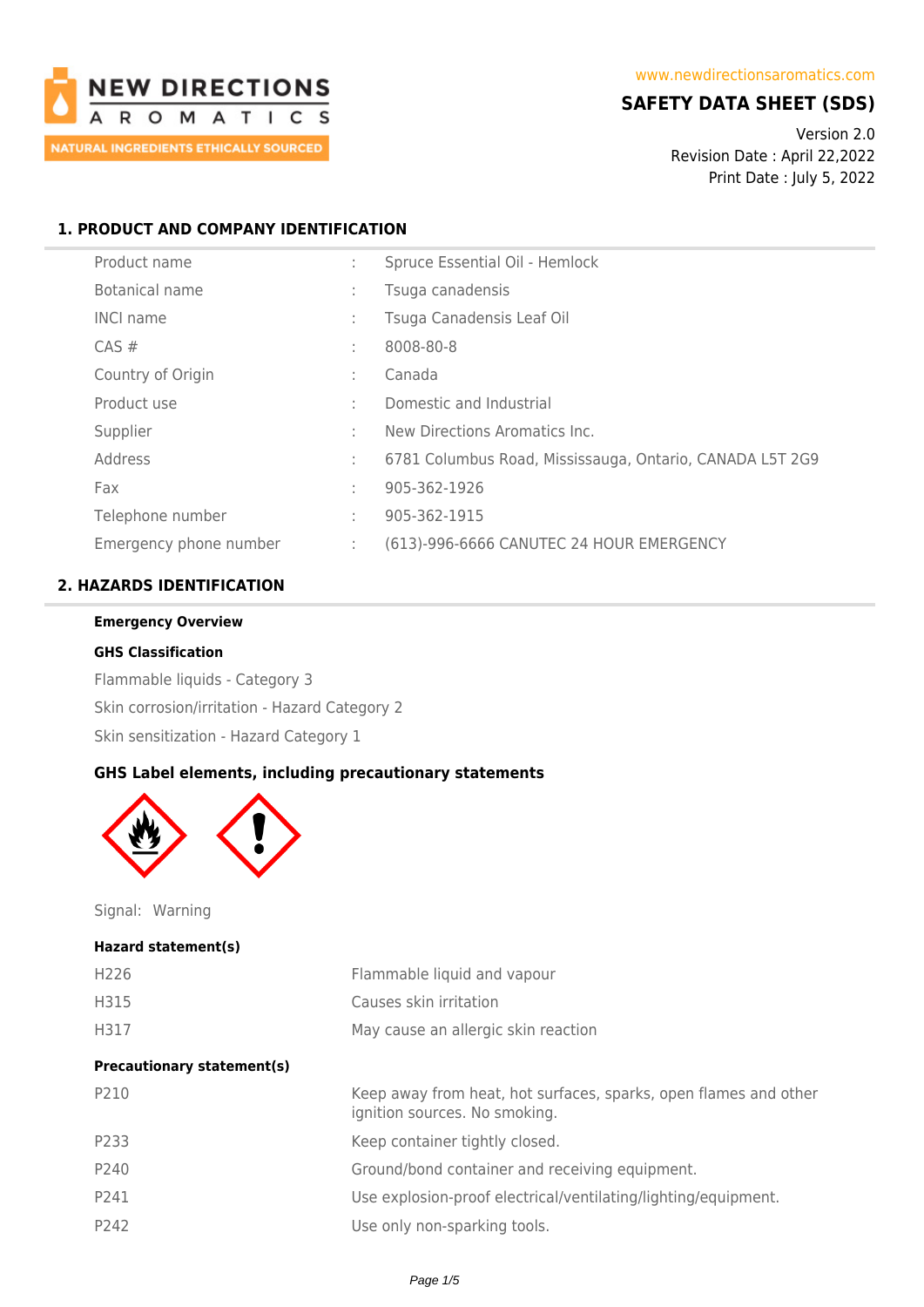| P243           | Take precautionary measures against static discharge.                                                   |
|----------------|---------------------------------------------------------------------------------------------------------|
| P261           | Avoid breathing dust/fumes/gas/mist/vapours/spray.                                                      |
| P264           | Wash skin thoroughly after handling.                                                                    |
| P280           | Wear protective gloves/protective clothing/eye protection/face protection.                              |
| P302+P352      | IF ON SKIN: Wash with plenty of water/                                                                  |
| P303+P361+P353 | IF ON SKIN (or hair): Take off immediately all contaminated clothing.<br>Rinse skin with water/ shower. |
| P321           | Specific treatment (see section 4 on this label).                                                       |
| P332+P313      | If skin irritation occurs: Get medical advice/attention.                                                |
| P333+P313      | If skin irritation or a rash occurs: Get medical advice/attention.                                      |
| P362           | Take off contaminated clothing.                                                                         |
| P363           | Wash contaminated clothing before reuse.                                                                |
| P370+P378      | In case of fire: Use appropriate fire extinguishers to extinguish.                                      |
| P403+P235      | Store in a well ventilated place. Keep cool.                                                            |
| P501           | Dispose of contents/container to                                                                        |

# **3. COMPOSITION / INFORMATION INGREDIENTS**

| <b>Product Name</b>       | <b>CAS NO</b> | EC NO     | <b>Concentration</b> |
|---------------------------|---------------|-----------|----------------------|
| Tsuga Canadensis Leaf Oil | 8008-80-8     | 294-419-8 | $100\%$              |

# **4. FIRST AID MEASURES**

## **Eye contact**

Immediately flush eyes with plenty of cool water for at least 15 minutes. Get medical attention if irritation occurs.

### **Skin contact**

Remove contaminated clothing. Wash area with soap and water. If irritation occurs, get medical attention.

### **Inhalation**

If inhaled, removed to fresh air. Get medical attention if symptoms appear.

### **Ingestion**

Seek medical attention or contact local poison control center.

# **5. FIRE FIGHTING MEASURES**

## **Suitable extinguishing media**

Foam. Dry Powder. Carbon dioxide.

#### **Unsuitable extinguishing media**

Direct water jet.

### **Special protective equipment and precautions for fire-fighters**

Exercise caution when fighting any chemical fire. Use water spray or fog for cooling exposed containers.

# **Resulting gases**

Carbon oxides.

## **6. ACCIDENTAL RELEASE MEASURES**

# **Personal precautions, protective equipment and emergency procedures.**

Equip clean crew with proper protection. Respiratory protection equipment may be necessary.

# **Environmental precautions**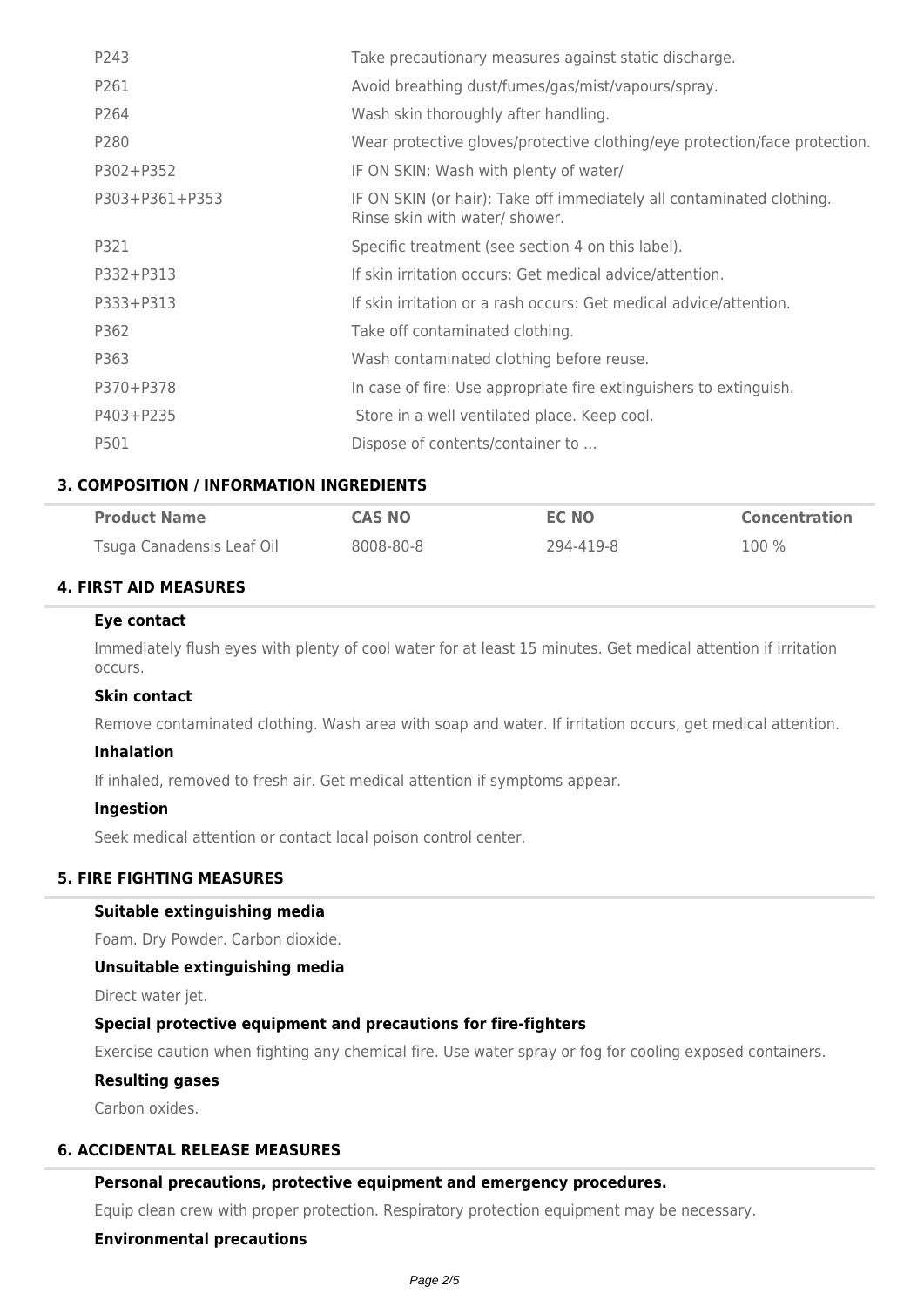Prevent entry to sewers and public waters. Notify authorities if product enters sewers or public waters.

# **Methods and materials for containment and cleaning up**

Clean up any spills as soon as possible, using an absorbent material to collect it. Use suitable disposal containers.

# **7. HANDLING AND STORAGE**

#### **Precautions for safe handling**

Keep away from ignition or heat sources. No smoking. Ensure prompt removal from eyes, skin and clothing. Wash hands and other exposed areas with mild soap and water before eating, drinking or smoking and when leaving work. Handle in accordance with good industrial hygiene and safety procedures.

### **Conditions for safe storage, including any incompatibilities**

Provide local exhaust or general room ventilation to minimize dust and/or vapour concentrations. Keep container closed when not in use.

# **8. EXPOSURE CONTROLS AND PERSONAL PROTECTION**

#### **Eyes**

Use tightly sealed goggles.

#### **Skin**

If skin contact or contamination of clothing is likely, protective clothing should be worn. Use protective gloves.

### **Respiratory**

In case of insufficient ventilation, wear suitable respiratory equipment.

### **Control parameters**

Contains no substances with occupational exposure limit values.

# **9. PHYSICAL AND CHEMICAL PROPERTIES**

| Appearance                    | ÷. | Colorless to pale yellow liquid.                 |
|-------------------------------|----|--------------------------------------------------|
| Odor                          | ÷. | Balsamic somewhat sweet odor.                    |
| Odor threshold                | ÷. | Not available.                                   |
| pH                            | ÷. | Not available.                                   |
| Melting Point/Freezing Point  | ÷  | Not available.                                   |
| Initial b.p and boiling range | ÷  | Not available.                                   |
| Flash point                   | ÷  | $43^{\circ}$ C                                   |
| Relative density              | ÷. | $0.8800 - 0.9200$ @ 25°C.                        |
| Solubility (ies)              | ÷. | Soluble in alcohol and oils. Insoluble in water. |
| Refractive index              | ÷. | $1.4717$ @ 20 $^{\circ}$ C                       |
|                               |    |                                                  |

### **10. STABILITY AND REACTIVITY**

## **Reactivity**

This material presents no significant reactivity hazard.

# **Chemical stability**

Chemically stable.

### **Possibility of hazardous reactions**

Hazardous polymerization will not occur.

#### **Conditions to avoid**

Avoid sparks, flame and other heat sources.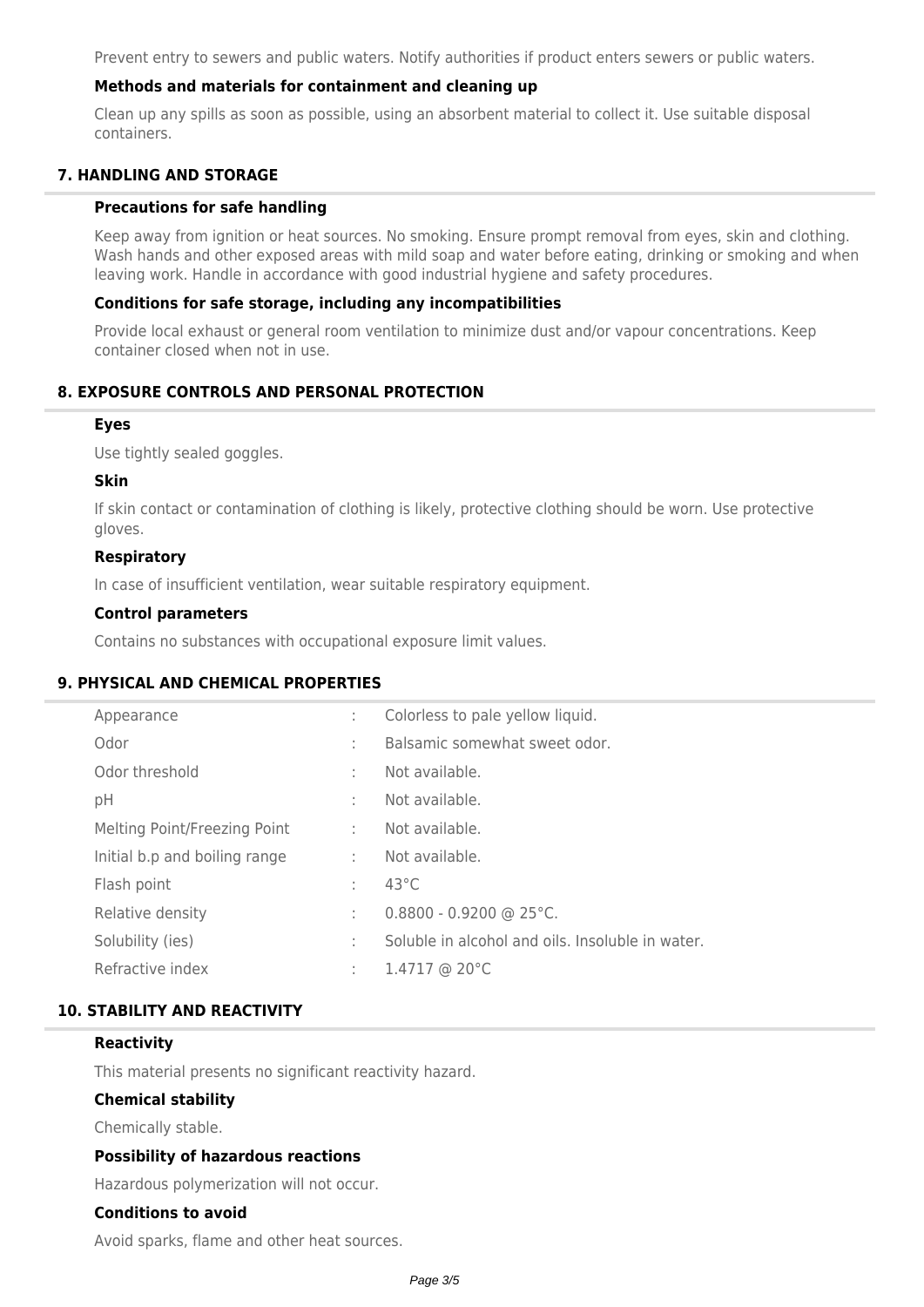## **Incompatible materials**

Strong oxidizing agents.

# **Hazardous decomposition products**

Carbon Oxides.

# **11. TOXICOLOGICAL INFORMATION**

# **Acute toxicity**

LD50 (Oral, Rat)  $>$  = 5000 mg/kg LD50 (Dermal, Rabbit)  $>$  = 5000 mg/kg

# **Skin contact**

Irritating to skin.

### **Eye contact**

Irritating to eyes.

# **12. ECOLOGICAL INFORMATION**

# **Ecotoxicity**

No ecotoxicological informationknown at this time. Avoid any pollution of ground, surface or underground water.

# **Persistence and degradability**

Not available.

#### **Bio - accumulative potential**

Not available.

# **Mobility in soil**

Not available.

# **13. DISPOSAL CONSIDERATION**

Dispose of product in accordance with local, state or provincial and federal regulations. Check with local municipal authority to ensure compliance.

# **14. TRANSPORT INFORMATION**

# **UN Number** 1169 **UN proper shipping name** Extracts, aromatic, liquid

**Transport hazard class**

3

# **Packing group**

III

### **US DOT Shipping Description (Land)**

1169

### **Proper shipping name**

Extracts, aromatic, liquid

# **Class**

3